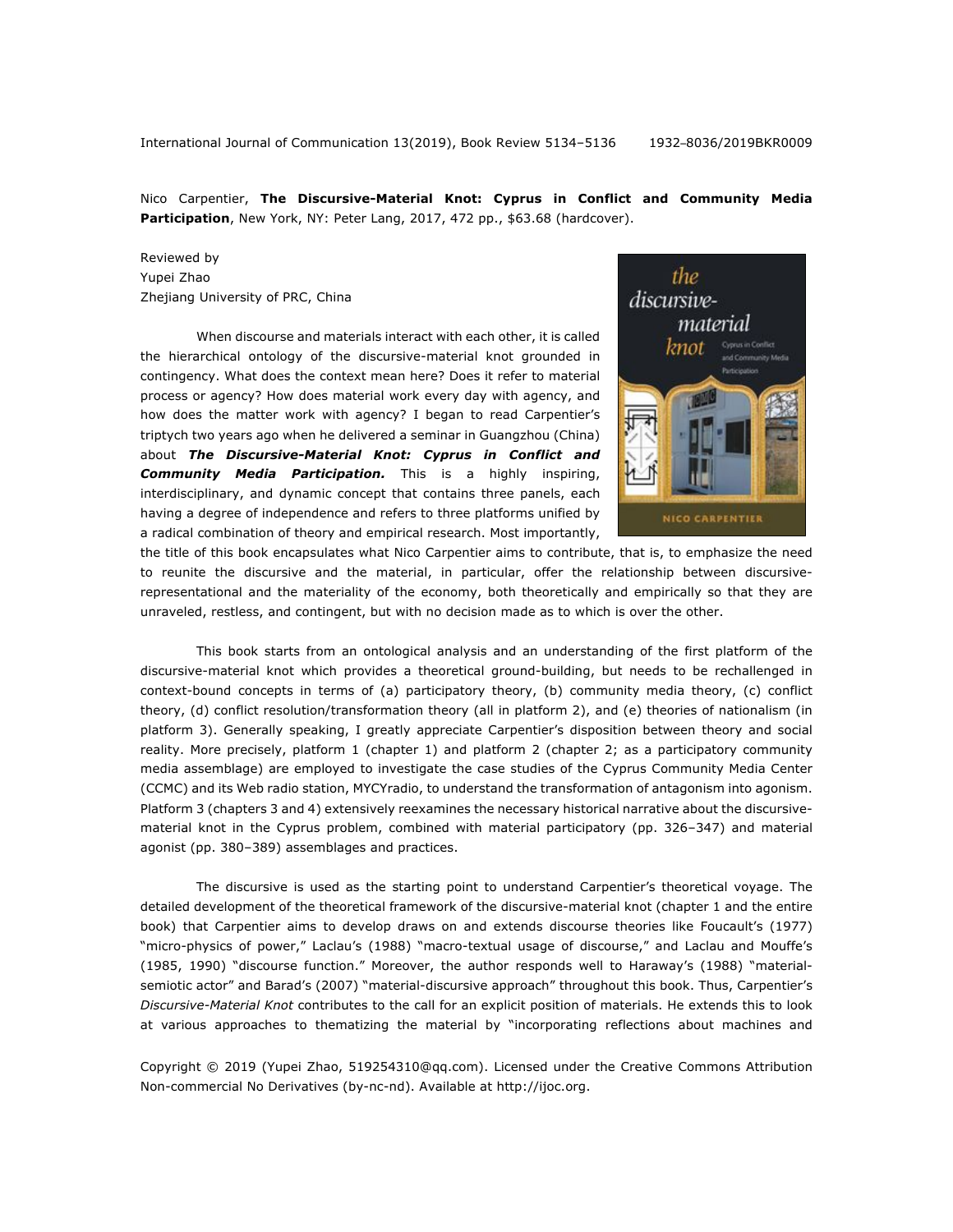assemblages; technologies and architectures; bodies, signifiers, and languages; and organizations" (p. 33), which aims to align with Laclau and Mouffe's use of "the political" and "the social" theories. In this regard, Carpentier not only reconciles a fundamental organization of the material with the discursive in media and communication studies but also works to achieve an inclusion of the knot within cultural studies through a political economic perspective. However, there is no clear overview of the different relationships between structure, the discursive, material, and agency within the knot, which Carpentier also says "illustrates the difficulties in visually representing these relations, but also shows how difficult it is to discuss these relations in a linear text" (p. 67).

Chapter 2 sheds light on participation theory where it helps to understand Carpentier's platform 2 by providing the discursive/material dimension to reanalyze community media theory and its conflict transformation process. This will be useful for both sociological and political studies. Just as how participation is driven by ideas and equality (power), the participatory process is all about sharing power. Carpentier demonstrates that "participatory processes are engulfed in an assemblage of discourse and materials . . . and as a signifier, it is, in itself, the object of discursive struggles, which, in turn, are part of the permanent and larger struggle over democracy" (p. 94). He discusses clearly that there is a difference between several related concepts (access, interaction, empowerment, etc.). Indeed, as he claims, different dimensions, different actors (citizens, ordinary person, the expert, the owner, the leader), either from minimalist or maximalist participation, differ from "many in-between positions . . . not a dichotomy" (p. 91). However, I have a concern when reading his platform 2 in terms of what engagement means here in the process of participation and decision making. What are the boundaries of the decision-making process and participation? Is this just a matter of producing materials, including content? Or is there any possibility that freedom will affect the final decision? On the whole, Carpentier demonstrates that "it is important to distinguish participation from its effects and from its conditions of possibility" (pp. 91-92), and he claims this by evidently providing Dahlgren's (2009, 2013) definition. However, it would be promising to see how Carpentier is able to argue this discrepancy from the perspective of the materialist dimension and its components, which means, where is the crossroad of the material and the discursive?

In chapters 3 and 4 (platform 3), Carpentier deploys the discursive-material knot as an analytical strategy to revisit the cases of Cyprus conflicts and historical issues, particularly examining nationalist discourses that have problematized issues within Cyprus. This is represented by the material elements and embedded in discursive struggles, which have had far-reaching effects on historical and textual studies with the logic of contingency. Here, I appreciate Carpentier's "reflection on discursive-material analysis (DMA)" and "figure 39: sensitizing concepts: levels, definitions and usages." While the text and cases have understandably concentrated on Cyprus and its community media (e.g., CCMC/MYCYradio), as Carpentier illustrates, "participation has fluid nature" and "much embedded in different democratic discourses, which has turned into a floating signifier," it will not only be a major challenge but will also be an interesting (and exciting) transformation for worldwide scholars to further examine whether the DMA effects and the trends identified in Carpentier's triptych are evident in other democratic, or even nondemocratic, societies.

I conclude that Carpentier's discursive-material knot is a dynamic, creative, and brilliant remark in either discourse studies or from the point of view of material access. The interactions between the discourse and the material eventually prove to be an ongoing effort by Carpentier, who is very much committed to